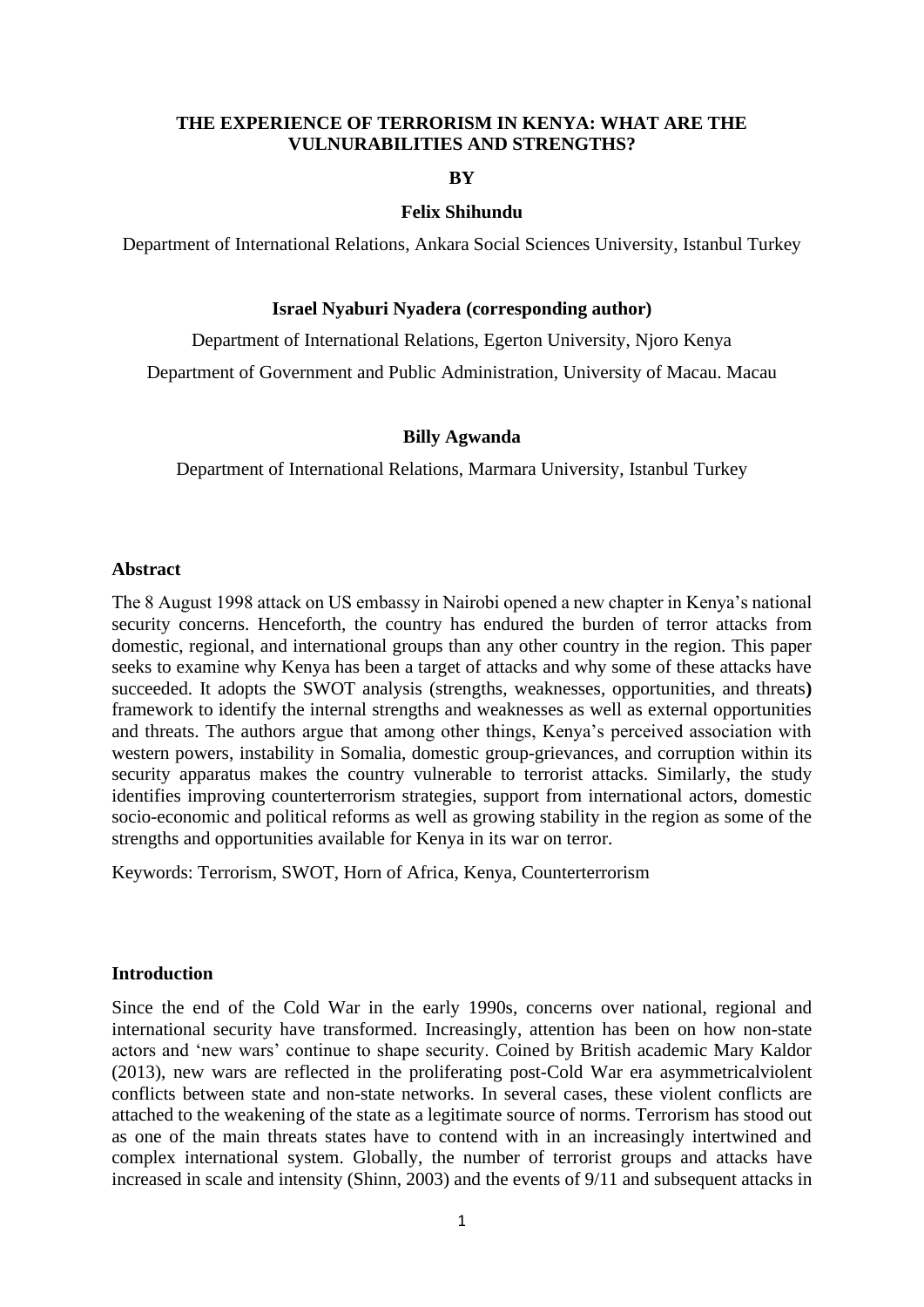many European capitals including London, Ankara, and Paris have shown that no country is immune to terrorism. Even more concerning is the challenge of trying to eliminate terrorist groups using current strategies (interventions, targeted killings, and extrajudicial processes) which have proved counterproductive. For over two decades of trying to get rid of Taliban in Afghanistan, to Nigeria's efforts to eliminate Boko Haram, the Houthis in Yemen, and Al-Shabaab in Somalia, represent some examples of failed counterterrorism efforts(Jackson, 2017).

Africa like other regions in the world is dotted with territories under the control of terrorist groups with local and international affiliations. In the Horn of Africa, a combination of political instabilities, ungoverned spaces, fragile states, corruption, hard and soft social bond networks have made the region vulnerable to terrorist attacks. Economic constraints, marginalisation, religious extremism, and radicalisation especially of the youths have given terrorist groups a fertile ground to recruit, train, and launch attacks. Equally, strong ethnic and clan bonds have made it difficult for governments to collect intelligence needed to overcome terrorist groups. Instead, local communities choose not to cooperate with government agencies in reporting terrorists and their sympathizers out of perceived loyalty to blood groups or due to fear that government will not provide protection especially in ungoverned localities.

The consequence of not effectively dealing with terrorism in the Horn of Africa has had severe impacts in the regionand this studyfocuses on the experience of Kenya. It acknowledges that the attacks in Kenya have been a result of regional and national constraints and therefore adopts a SWOT analysis to explore the weaknesses and threats that have made attacks in the country possible as well as the opportunities and strengths the country can rely on to overcome any future threats from terrorism. Combating terrorism is not only a matter of national security but also a matter of economic security as the country strongly relies on tourism and persistent cases of insecurity tend to scare potential visitors to the country.

# **Trends of Terrorist Attacks in Kenya**

According to the United States (US) reports on Terrorism 2019, the attack on Dusit D2 hotel complex in Nairobi by Al-Shabaab was the worst since 2015after significant improvements in operations and coordination were achieved within the Kenyan security sector. Al-Shabaab attacks in Nairobi and other urban places mostly targeted civilians with notable use of suicide vests and the other attacks in remote areas of the country bordering Somalia that targeted security officials significantly relied on the use of improvised explosive devices (IEDs) (United States Department of State, 2019).

Kenya has experienced quite a number of terror attacks chronologically over the years (see Table 1 below). According to official government statistics released by the Ministry of Interior contained in the Note Verbale forwarded by the Permanent Mission of the Republic of Kenya in Geneva to the Secretariat of the Human Rights Council Advisory Committee, the country recorded 12 major terror attacks in the period 1980 to the year 2015 (Ministry of Interior and Coordination of National Government, 2017) and several other attacks since then.

| When             | Where   | What                                                       | Why                                                                                         | How                  | Who                                                                   |
|------------------|---------|------------------------------------------------------------|---------------------------------------------------------------------------------------------|----------------------|-----------------------------------------------------------------------|
| $28$ Jan<br>1976 | Nairobi | Plan to shoot down an EL<br>AL passenger plane<br>thwarted | <b>Islamic</b><br>fundamentalism and<br>the struggle against<br>Zionism and US<br>interests | Plotters<br>arrested | Popular Front for the<br>Liberation of<br>Palestine<br>&BaaderMeinhof |

Table 1: Chronology of major terrorist attacks in Kenya (1976-2020)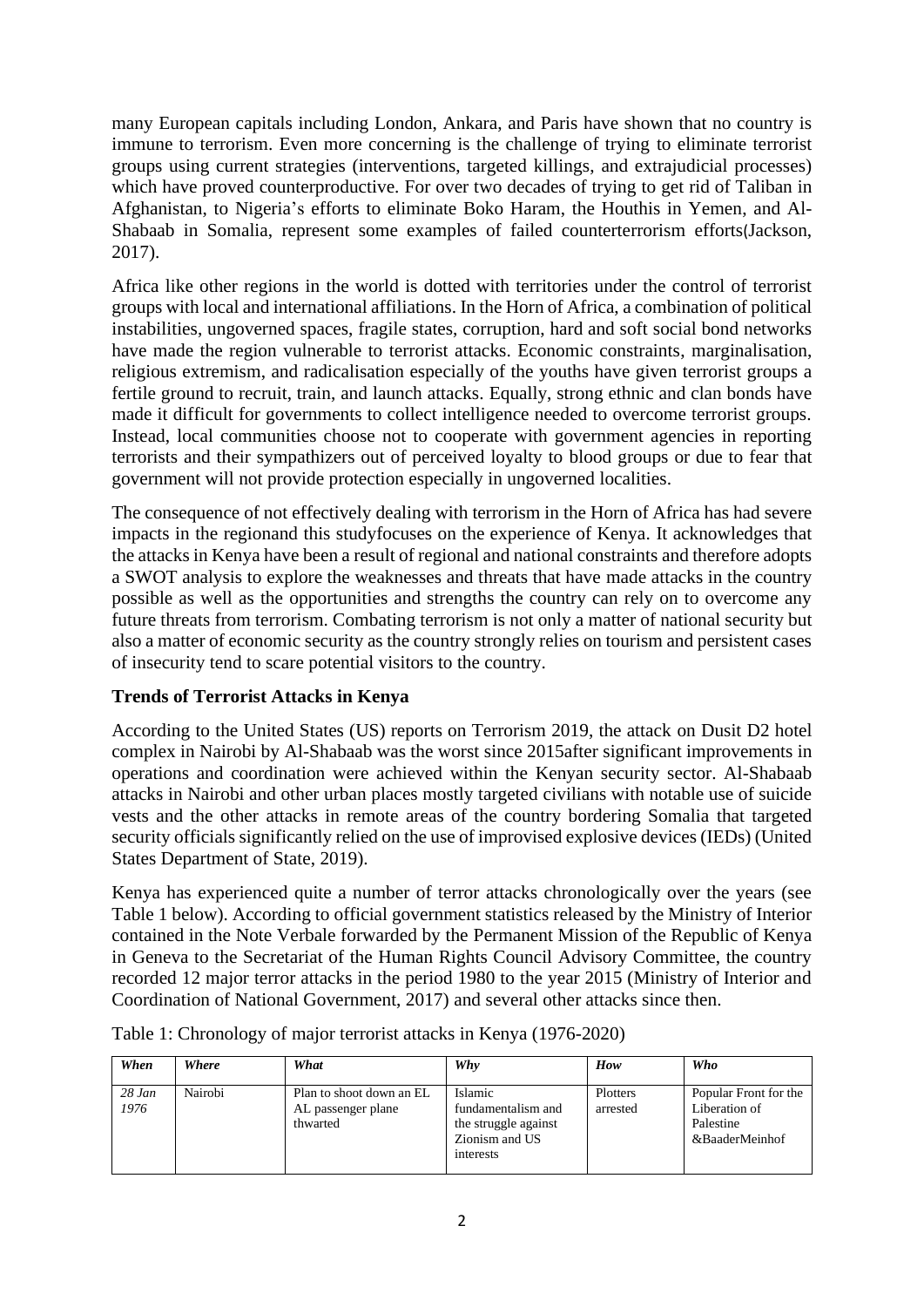| 31 Dec<br>1980               | Norfolk Hotel                                                 | 20 people killed more than<br>100 injured                                 | Revenge for Kenya's<br>assistance to Israel's<br>rescue operation to free<br>hostages in Kampala | Bombing                                                                           | Popular Front for the<br>Liberation of<br>Palestine (PFLP) |
|------------------------------|---------------------------------------------------------------|---------------------------------------------------------------------------|--------------------------------------------------------------------------------------------------|-----------------------------------------------------------------------------------|------------------------------------------------------------|
| 7 Aug<br>1998                | <b>US Embassy</b>                                             | 250 killed & 5000 injured;<br>nearby buildings<br>destroyed.              | Attack on US Interests                                                                           | <b>Truck Bomb</b>                                                                 | al-Qaeda                                                   |
| 28 Nov<br>2002               | Paradise hotel &<br><b>Israel Passenger</b><br>plane, Mombasa | 13 people killed 80<br>injured; Attack on plane<br>missed                 | Attack on Israel<br>interests                                                                    | 2 Missiles<br>targeted the<br>plane                                               | al-Qaeda affiliated;<br>'the Army of<br>Palestine'         |
| Sept<br>2011                 | Kiwaiyu Safari<br>Village                                     | Attack on British Couple<br>killing man, abducting<br>woman               | Targeted foreigners for<br>ransom                                                                | Guns                                                                              | Armed Somali Men                                           |
| 0ct<br>2011                  | Manda Island                                                  | French Woman Kidnapped<br>and crossed to Somalia                          | Targeted foreigners for<br>ransom                                                                | Guns                                                                              | Armed Gang                                                 |
| 24 Oct<br>2011               | Mwauras Night<br>Club Nairobi                                 | 14 people injured                                                         | Deployment of Kenyan<br>forces in Somalia                                                        | Hand grenade                                                                      | Al-Shaabab                                                 |
| 27 Oct<br>2011               | Mandera                                                       | Ministry of Education<br>Officials attacked 4 died                        | Deployment of Kenyan<br>forces in Somalia                                                        | Guns and<br>explosives                                                            | Al-Shaabab                                                 |
| 5 Nov<br>2011                | Pentecostal<br>Church Garissa                                 | 2 people killed                                                           | Deployment of Kenyan<br>forces in Somalia                                                        | Grenade attack                                                                    | Al-Shaabab                                                 |
| 21 Sept<br>2013              | Westgate Mall<br>Nairobi                                      | 67 people killed 175<br>injured                                           | <b>AMISOM Retaliation</b>                                                                        | Guns and<br>grenades                                                              | Al-Shaabab                                                 |
| $15 - 16$<br>June<br>2014    | Mpeketoni                                                     | At least 65 people in<br>multiple attacks                                 | Alleged execution of<br>Muslim clerics                                                           | Explosives,<br>machetes,<br>guns                                                  | Al-Shaabab                                                 |
| 22 Nov<br>2014               | Mandera                                                       | Nairobi bound bus<br>attacked 28 people killed                            | Religious Intolerance                                                                            | Guns and<br>Explosives                                                            | Al-Shaabab                                                 |
| 2 Dec<br>2014                | Mandera                                                       | 36 Quarry workers killed                                                  | Retaliation for Kenya<br>Military in Somalia                                                     |                                                                                   | Al-Shaabab                                                 |
| 2 Apr<br>2015                | Garissa<br>University<br>College                              | 148 killed 79 injured                                                     | Revenge attack against<br>Kenya                                                                  | Guns and<br>Explosives                                                            | Al-Shaabab                                                 |
| $15 - 16$<br>Jan<br>2019     | Dusit D2 Hotel,<br>Nairobi                                    | 21 killed & 28 injured                                                    | Retaliation against<br>KDF in Somalia                                                            | Operatives<br>storm hotel<br>complex with<br>guns, suicide<br>vests &<br>grenades | Al-Shabaab                                                 |
| 16 Feb<br>2019               | Primary<br>school Wajir                                       | 3 Christian teachers killed                                               | Religious<br>Fundamentalism                                                                      | <b>Gun Attacks</b>                                                                | Al-Shaabab                                                 |
| 15 Apr<br>2019               | Mandera town                                                  | 1 police officer killed & 2<br>Cuban doctors abducted                     | Scuttle government<br>operations                                                                 | Ambush with<br>firearms                                                           | Al-Shabaab                                                 |
| $15 \, \textit{Jun}$<br>2019 | Wajir County                                                  | 11 police officers killed; 1<br>injured & 3 Police<br>Reservists abducted | Undercut security<br>operations                                                                  | IED                                                                               | Al-Shabaab                                                 |
| 26 Oct<br>2019               | Garissa County                                                | 11 General Service Unit<br>(GSU) officers killed                          | Hamper security<br>operations in the<br>region                                                   | <b>IED</b>                                                                        | Al-Shabaab                                                 |
| 6 Dec<br>2019                | Wajir County                                                  | 6 police officers and 4<br>civilians killed                               | Instil civilian fear                                                                             | Gun attack on<br>public<br>transport bus                                          | Al-Shabaab                                                 |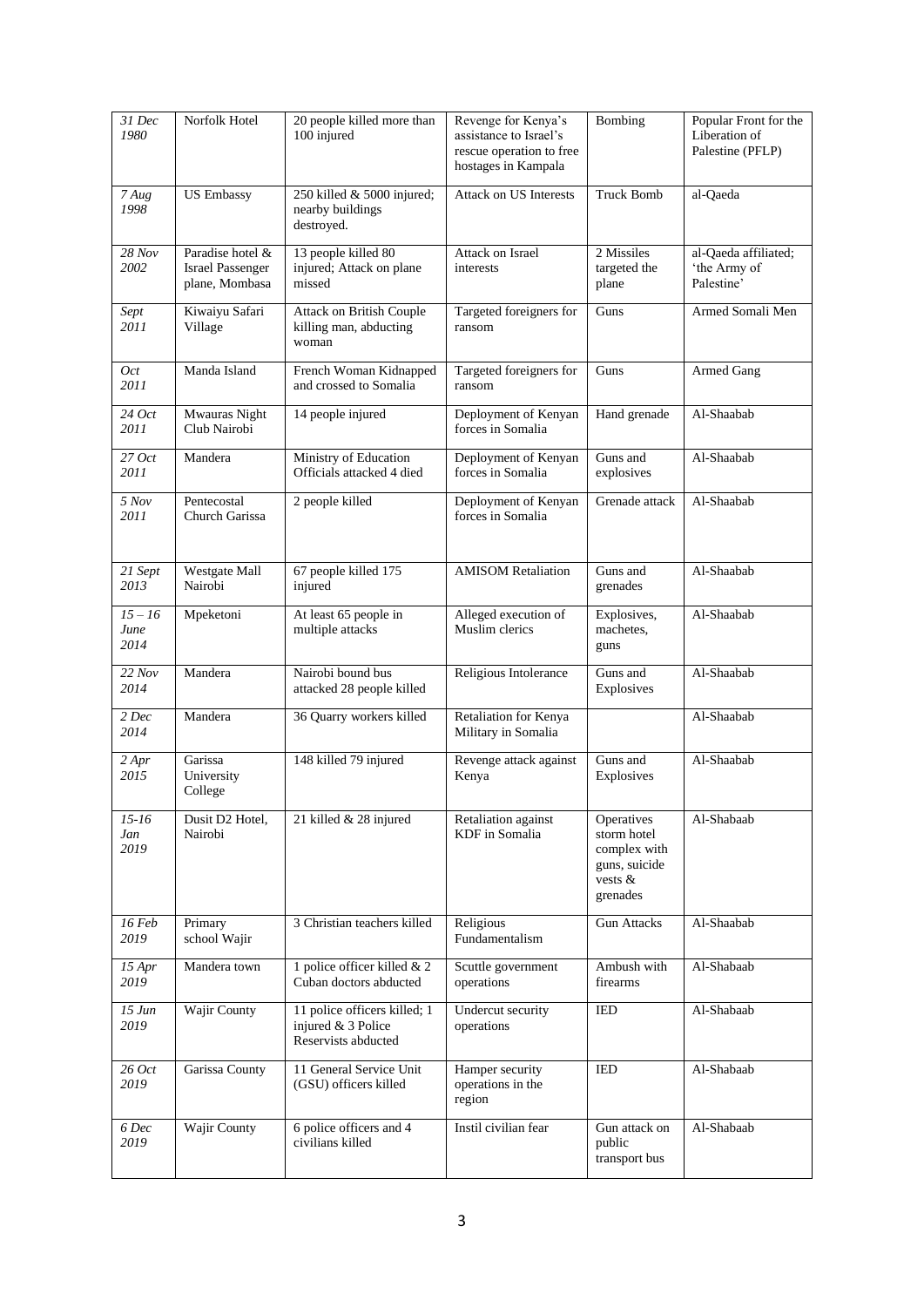| 5 Jan<br>2020 | Manda Bay                     | 3 Americans killed; 2<br>contractors injured | Response to US<br>moving embassy in<br>Israel to Jerusalem | Indirect and<br>small-arms<br>fire | Al-Shaabab |
|---------------|-------------------------------|----------------------------------------------|------------------------------------------------------------|------------------------------------|------------|
| 7 Jan<br>2020 | Saretho village<br>in Garissa | 4 children killed; 3<br>wounded              | Target<br>telecommunication<br>infrastructure              | Firearm<br>attack/light<br>bombs   | Al-Shaabab |

Source: Author Compilation

From the Table 1, the main terrorist organization that attacks Kenya is the Somali based Al Shabaab terror group whose impact has necessitated critical (re)thinking and deep reflection on Kenya's security. Cannon andPkalya (2019: 12) providedastrong argument to the critical question of why Al-Shabaab targets Kenya when they noted that:

"Al-Shabaab targets Kenya more than other frontline states because of the opportunity spaces linked to Kenya's international status and visibility, its relatively free and independent media that widely publicizes terrorist attacks, a highly developed and lucrative tourist sector that provides soft targets, the comparatively high number of Kenyan foreign fighters within the group's ranks, the presence of terror cells in Kenya, expanding democratic space, and high levels of corruption."

# **A SWOT analysis**

# *Kenya's strengths against Terrorism*

Kenya is an active member of several international organizations within the United Nations (UN) framework and other global coalitions whose mandatesare to eliminate the effects of terrorism, thus, a key actorincoordinating counterterrorism initiatives in the region (Kagwanja, 2006). The country has been able to enhance terror investigations, prosecutions, and incident response measures which have disrupted terrorist activities such as planning of terror, recruitment, and movement of jihadists as part of the Joint Terrorism Task Force (JTTF) with the United States. The first of its kind to be located outside the United States, the multi-agency counterterrorism investigative force seeks to share experiences and sensitive intelligence to facilitate counterterror investigations in accordance with international law and treaties and respect for human rights which is anchored in the constitution of Kenya (FBI National Press Office, 2020).

International collaboration is also a source of finance to support critical counterterrorism strategy. In 2016-17, the UK Department for International Development (DFID) reported £1.6 billion was issued in bilateral aid programming to priority countries which included Kenya and Nigeria (Great Britain et al., 2018: 56). The country has also benefited from the US State Department Bureau of Counterterrorism Fund which was launched in Nairobi in 2017 to develop a Public Prosecutor Training Institute (PTI) (Lawyers Without Borders (LWOB), n.d.). Apart from financial support of these partnerships, Kenya collaborates to deny terror organizations the resources to organize violence through its membership in the Eastern and Southern Africa Anti-Money Laundering Group where it is represented by a permanent Director General from the Financial Reporting Center (FRC) established in 2012 (Financial Reporting Centre (FRC), 2017).

Kenya's hosting of the United Nations (UN) Office in Nairobi equally provides an important centre for international and regional coordination of efforts against terrorism. The Kenya Defence Forces (KDF) participation in the African Union Mission in Somalia (AMISOM)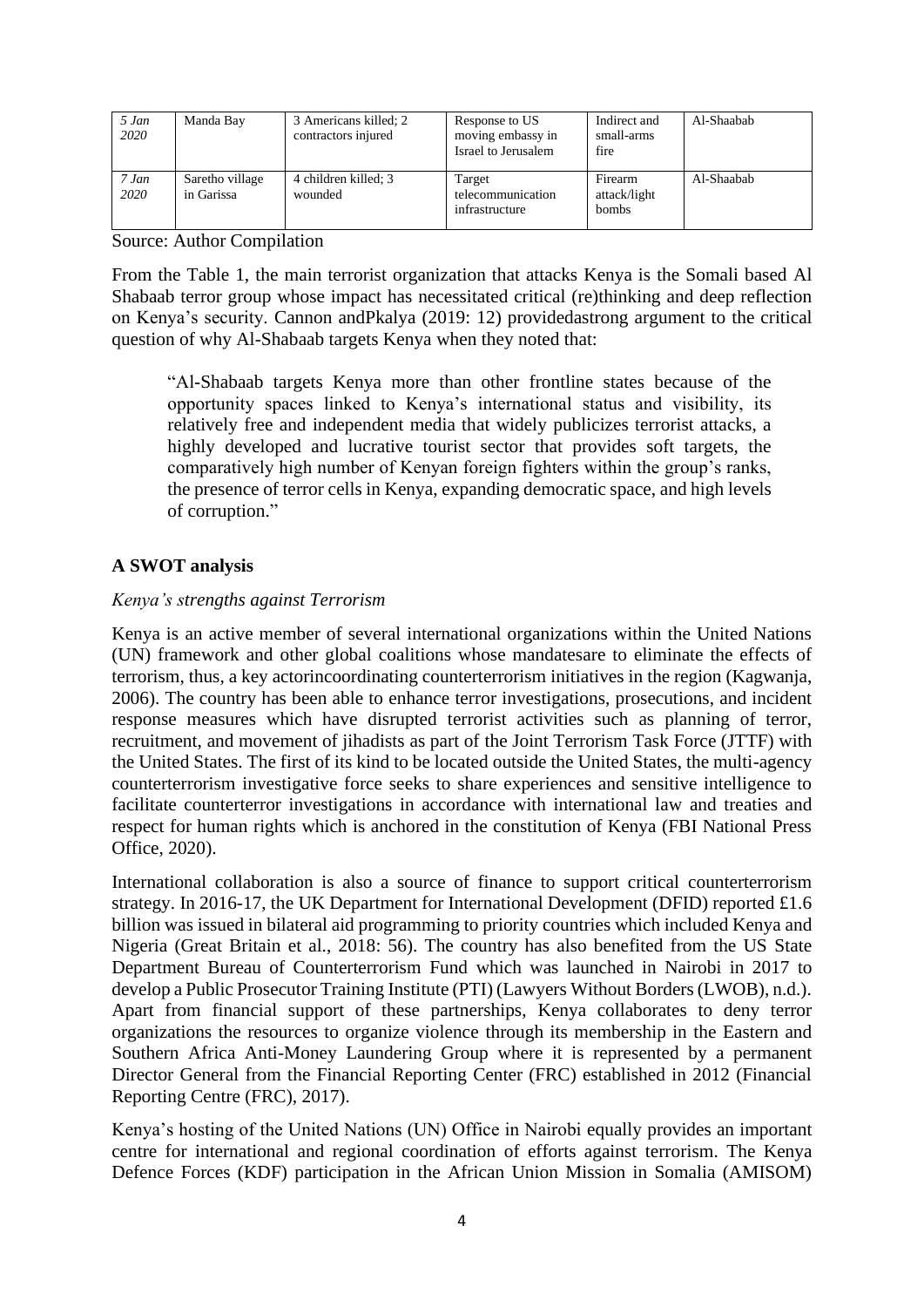serves as an important platform to share information and further incapacitate the terror networks together with the regional allies. Leveraging on the country's elaborate multilateral framework to combat terrorism, Kenya has for instance, co-sponsored UN Security Council resolution 2396 on returning and relocating foreign terrorist fighters in December 2017 (United Nations Digital Library, 2017).The country has thus become a major hub for disrupting the activities of terror organizations such as Al-Shabaab and Al-Qaeda that threateninternational peace and security.

Over the last decade, the country has taken measures to address institutional weaknesses by overhauling police training curriculum and pursuing recruitment of high calibre graduates into the security institutions. Police equipping has also improved and there is better access to quality body armours, specialized firearms, Mine Resistant Ambush Protected vehicles and Armoured Personnel Carriers among others.Key legal reform frameworks within the Kenya Police include the National Police Service Commission Act 2011, the National Police Service Act 2011, and the Independent Policing Oversight Authority Act 2011. Collectively, theyseek to ensuretransparency, effectiveness, and efficiency within the Kenya Police and facilitate better scrutiny by the public, civil society organizations, constitutional oversight bodies and international organizations (National Police Service Kenya, 2019). The recognition that fighting terrorism requires whole of Government institutional approach has also necessitated similar reforms in the justice system with the training of judges and prosecutors on how to handle terror related charges.

# *Kenya's weaknesses against Terrorism*

Kenya security sector has been accused by human rights groups for violation of basic rights of terror suspects during counterterrorism operations. Such allegations against security officials include extra-judicial killings, disappearances, and torture of suspects especially in the coastal and North-eastern regions of the country (Ombuor, 2016). Protection of human rights in responding to terror threats remains a steep learning curve for the security sector. The domestic and international legal challenges have raised doubts of a fair trial with terror related cases delaying significantly in the judicial processes(Khamala, 2019). Specifically, legislation of anti-terrorism laws has remained a challenge for the country and has often elicited strong resistance in parliament and outside especially from the civil society. Nonetheless, different groups of Kenyan citizens perceive the process of legislating tough terror laws as the "government's submissive response to pressures by the US and Britain" the de-facto global leaders of the war on terror. The citizens therefore are conditioned to resist the pressures of both the US and Britain on Kenya. Similarly, it is also plausible that public debate is distorted by elements of the terror groups in the general population.

However, these legislative challenges are not only unique to Kenya because most democracies face difficulties explaining to the citizens the essence of restrictive individual and public freedoms that is often associated with most anti-terror laws. Democracies face moral and legal dilemmas in the face of protecting civil liberties, human rights and the rule of law while fighting terrorism at the same time (Gross, 2015). Democracy puts pressure on leaders making it difficult for newly elected democratic governments to publicly cooperate in the fight against terrorism (Whitaker, 2008). The suppression of Terrorism Bill introduced to parliament by the Grand Coalition Government in 2003 to give government more powers to fight extremist groups faced a lot of resistance. Similarly, there was chaosand physical fights in parliament in 2014 when Security Laws Amendment Bill was passed into law amid widespread resistance from a section of legislators because of its "draconian" nature (BBC News, 2014).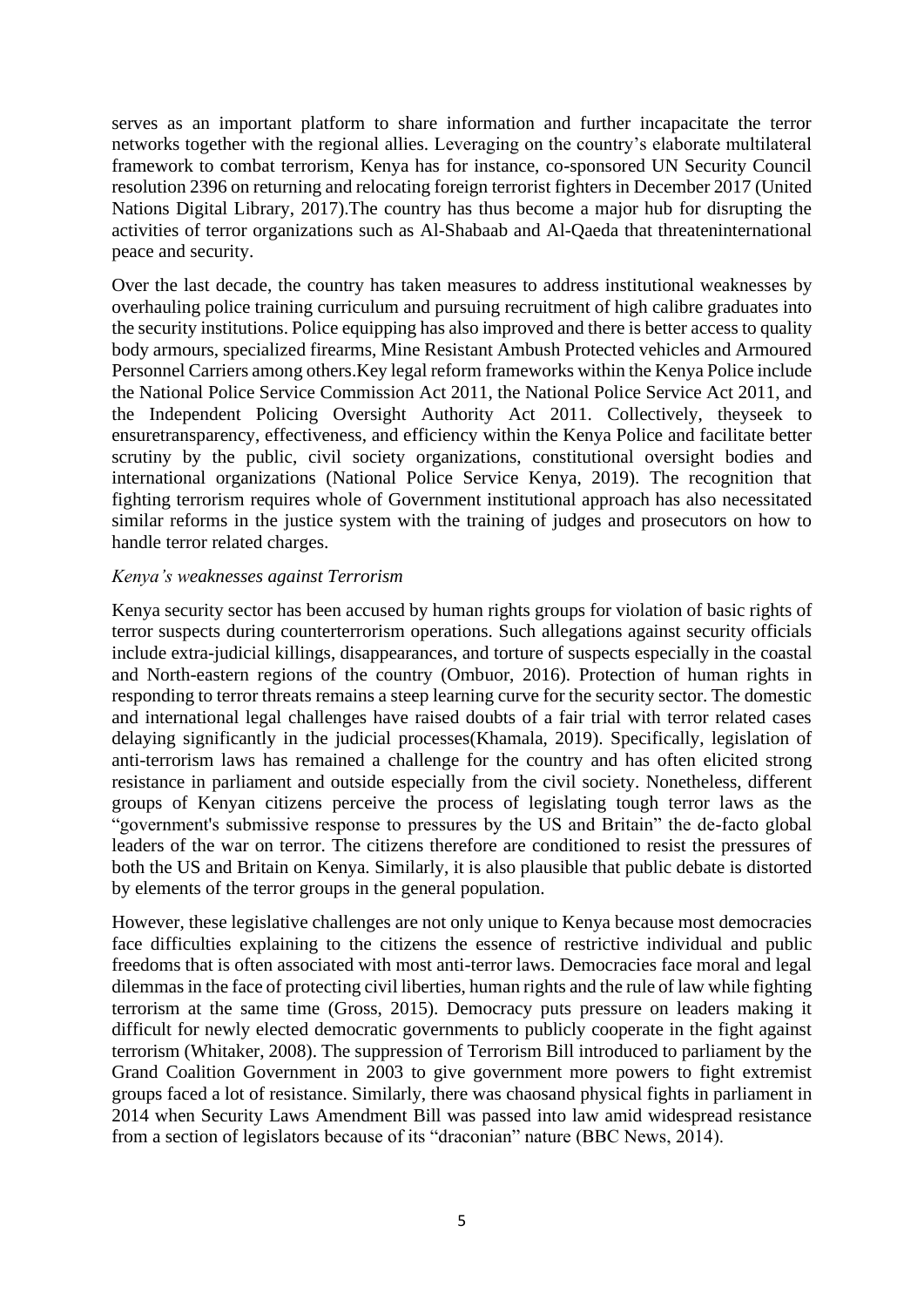The perception of Kenyan public towards terrorism has been a source of weakness. The Kenyan public has been on slow learning curve as some of its sections perceive threats from local armed groups such as Mungiki and threats like HIV/AIDS to be more serious compared to the threat of terrorism (Krause andOtenyo, 2005). The security agencies have taken time off operations to interact with members of the public to discourage them from aiding terror suspects because of social ties especially in the North-eastern regions where Al-Shaabab militants are a menace.According to Amnesty International, police reforms in Kenya reman inclusive because of other contextual and structural barriers. Contextual barriers include corruption and the deliberate disrespect of the law by the members of the police service despite the reforms largely taking a legalistic approach. The strong legalistic approach has also hampered the opportunity to achieve holistic reforms within the police service because of the limited attention to the social and policy development. Structural limitations on the other hand, are mainly within the service itself with resistance towards public vetting and to some extent unnecessary duplications that impact on delivery (Amnesty International, 2013).

The country's justice system has increasingly become a victim of manipulation by terror suspects who end up spending years abusing the justice system while continuing with the terror activities. The case in point is that of the Akasha brothers who were immediately convicted by the US court for terror links including terror financing, weapons and drug trafficking (US Department of Justice, 2019). They had successfully devised mechanisms of evading the long hand of the law while in Kenya up until when the country decided to extradite them to the United States. It seems the decisions by the country's bureaucrats to deport terror suspects to other jurisdictions emanates partly from the fears of the weak justice system in the country. However, the deportation, extradition and rendition of alleged terrorists has not gone without challenges with the courts often ruling against the decision to deport terror suspects to other jurisdictions (Horowitz, 2013).

The war against terrorism in Kenya has also suffered from declining public trust, perception, and confidence especially from the minority ethnic communities that largely occupy Northeastern Kenya. Whereas the large part of the Kenyan community perceive the actions of the police as consistent in the fight against terror, the Somalis hold an exception, often accusing the security forces of targeting and harassing them deliberately. Some believe that they are subjected to unnecessary intrusive surveillance, extortions, disappearances, and killings among other human rights abuses (Muibu&Cubukcu, 2021). The anti-terror operation '*RudishaUsalama*' which translates to "restore peace" of April 2014 amplified the cries from the urban based Somali communities that were rounded up and taken to Kasarani stadium for a security screening procedure aimed at weeding out terrorist cells (Amnesty International, 2014). Some scholars have even argued that Kenya's domestic counterterrorism infrastructure is unevenly built skewing towards a few minorities. Allegations of Kenyan Muslims of Arabdescent becoming main suspects in terror investigations after US Embassy bombing have been advanced in a non-native alienation history notion (Prestholdt, 2011). The securitization of Somali refugees "Somalinization" in counterterrorism operations is a derogatory from the doctrine of non-refoulement which is protected by both domestic and international law (Mwangi, 2019).

The AMISOM operation despite registering successes also created a dilemma for Kenya. AMISOM operations are usually inhibited by budget shortages making it ineffective and inefficient. There are critical calls to restructure the force and streamline funding to respond to emerging needs of the liberated areas to avoid recapture by Al-Shabaab. According to the Chief of Defence Force of Kenya, the country has had to unilaterally shoulder many security operations inside Somalia due to the inefficiencies of the AMISOM force, budget and logistical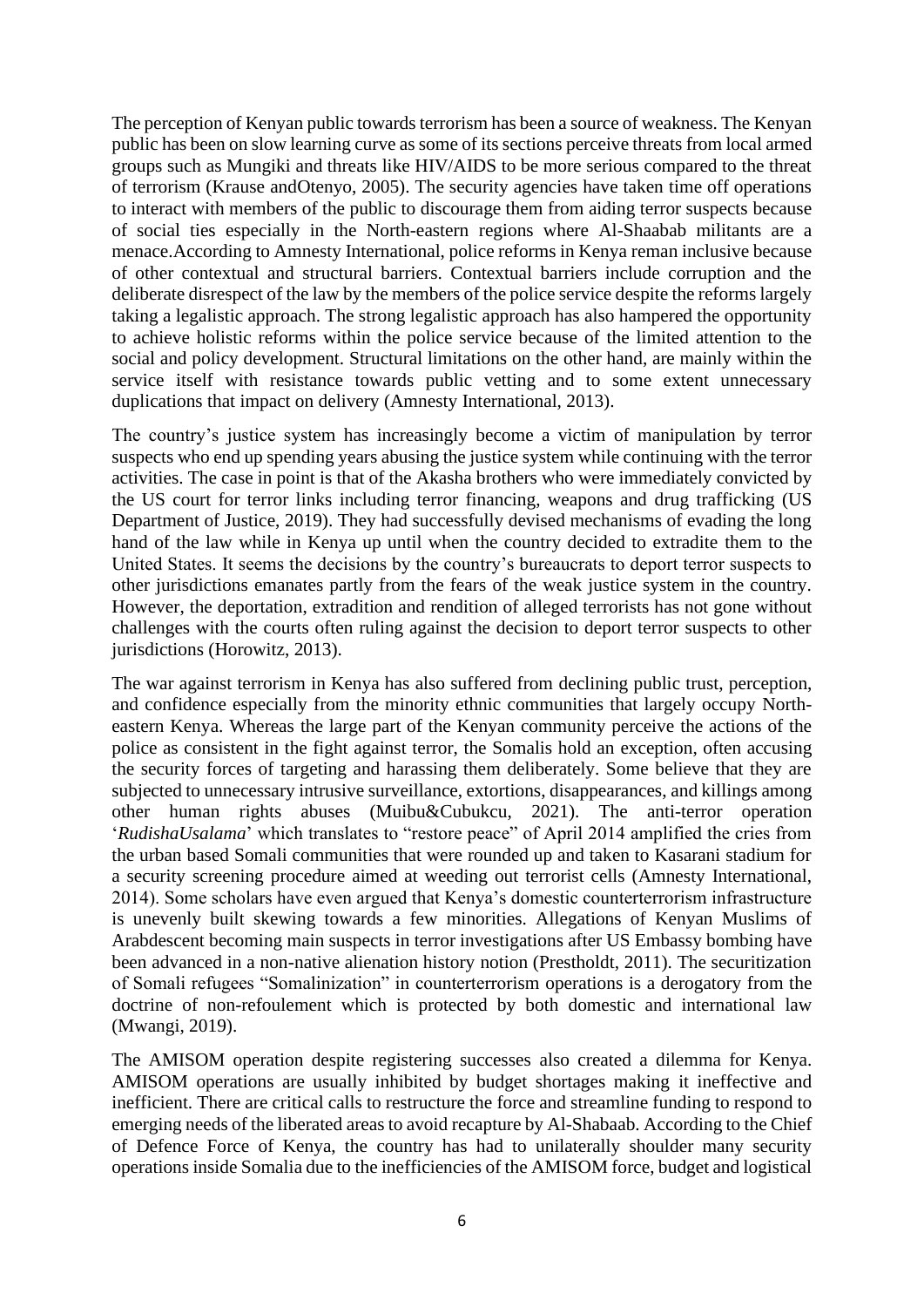constraints. It is also highly likely that in the event the AMISOM winds up, Kenya security forces will have to devise mechanisms of filing up the gap that is likely to witness a resurgent of the Al-Shabaab. It is from this recognition that the country is only committed to leaving Somalia only when the Al-Shabaab threat is eliminated and stability established (Daghar et al., 2020).

The question of whether the Kenya Defence Forces should have deployed inside Somalia in the first place or just within the Kenyan borders remains an elusive one. It has elicited a huge public debate in the past with some holding that the Kenyan troops should be withdrawn from Somalia and be deployed within the country's borders. The main proponents of this argument cite international law as having established limits of acting in another jurisdiction. Despite defeating Al-Shabaab from the source being the most critical aspect in securing Kenya and the region, some scholars hold contrary arguments and cite the increased random small scale retaliatory Al-Shabaab attacks in Kenya as the main reason to pull Kenyan troops from Somalia. They label the Kenya Defence Forces capture and liberation of the port city of Kismayu from Al-Shabaab as merely a suspension of hostilities (Odhiambo et al., 2014).

Questions continue to be raised about the efficacy of border walls in the fight against terrorism with one study claiming that the Kenya-Somalia border wall is simply going to ignite border disputes in addition to separating communities that are bound together by blood (Cannon, 2016). These doubts combined with institutional challenges such as corruption, limited expertise and funds make the Kenya – Somalia wall less likely to achieve the intended objectives. The recommendation is for the country to shelve the desperate counter-measure to other effective interventions that will demoralize the terror groups from targeting interests in Kenya. Addressing the root causes of insecurity and violent extremism in the Northern corridor can be effective and may even achieve the unity and trust among the communities living across the borders making it easier to share useful security information.

# *Opportunities for Kenya against Terrorism*

The spread of social media provides an opportunity for both the security actors, all emergency responders as well as the general public to leverage in defeating the efforts of terrorists. According to a study that analysed the use of twitter during the Westgate Mall attack, the use of social media enabled "bi-directional flow of information" cutting across geographies, cultures, languages and organizations (Simon et al., 2014). With the proper integration and synchronization of information the power of the social media is immense during emergencies such as terror attacks, and hostage takings.

Secondly, Kenya enjoys wide political and diplomatic coverage across the world compared her counterparts in the region. The country has been able to attract alliesboth in the East and the West therebycreatingan opportunity for cooperation in counterterrorism which continues to be highly regarded as very important by policymakers particularly in the context ofaccessing intelligence and special equipment needed for counterterrorism operations.Through the United States Security Governance Initiative (SGI)where Kenya is one of six countries participating, the country has been able to access US Government assistance to both the military and police (Chalfinand Thomas-Greenfield, 2017). Equally, the United Kingdom, has been assisting in training and modernization of security personnel and infrastructure. Israel has also been among the first responders working side by side with Kenyan authorities to technically support counterterrorism operations.

Thirdly, Kenya should strive to resolve the question of "ambiguous citizen". According to Scharrer (2018), many Somalis do not question their Kenyan citizenship but rather their "belongingness" to Kenya given that their reference to Somalia, Somaliland, or Puntland in the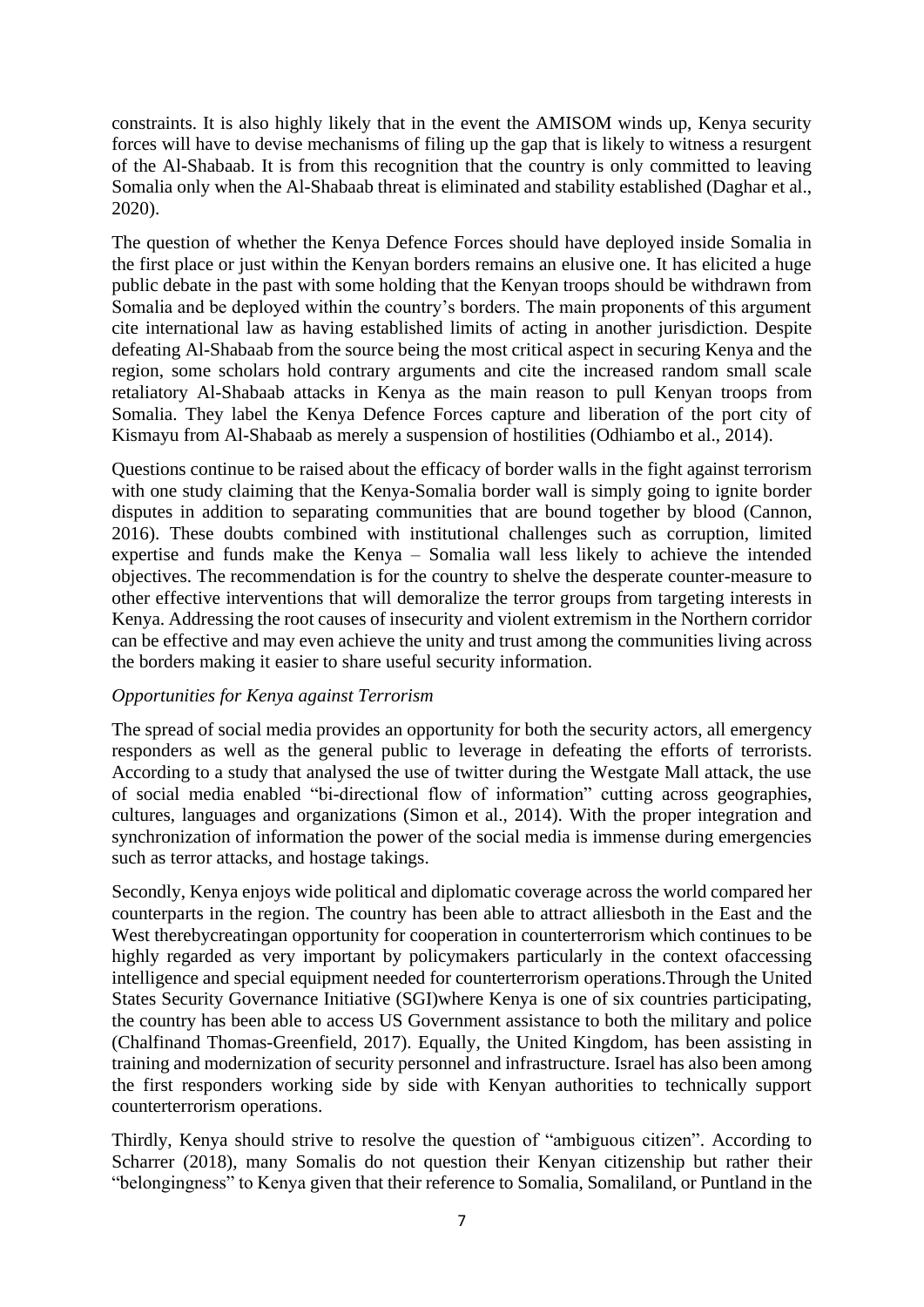last decade as their focal identity has been waning. However, their existence withing a grey space within the society that makes them neither fully integrated nor eliminated in the economic and political realms of the society have become a source of frustration especially amongst the vulnerable youths.According to Abdullahi (2014), "*Kenyan Somalis at times naively buy into this national delusion until they are violently awakened to the reality by events like the current exercise (operation usalama watch), and then put in their rightful place. Fifty years of abuse and neglect is too long to endure. But it is not that Kenyan Somalis don't want to be part of Kenya. It is Kenya that does not want Somalis in Kenya*" As such, the government can seize this opportunity and counter these sort of sentiments by developing mechanisms that enhance the involvement of marginalised groups in mainstream economic and political activities such as participation in electoral processes or observation, better representation in political parties and the civil service, and reform exclusionary public institutions, processes, and laws.

However, perhaps the most important opportunity for Kenya is the cooperation with Somalia. The two neighbouring countries working together to deal with cross border threats and other issues of governance that will result in a relatively stable Somalia will go a long way in addressing the threats for Kenya. Cooperation enabled voluntary return of some of the refugees from the refugee camps in Kenya to areas liberated by the Kenya security forces inside Somalia. These group of refugees are now able to continue with their normal lives in their homes (United Nations High Commissioner for Refugees (UNHCR), 2021). Kenya and Somalia have no better option than cooperating on regional issues that affect the stability of both the two countries.

# *Threatsfacing Kenya against Terrorism*

The presence of Dadaab and Kakuma refugee camps on Kenyan soil continues to pose a major security challenge and threat to the country. The government has tried to close the camp on several occasions without success and the Ministry of Interior has continued to engage various stakeholders including the United Nations High Commissioner for Refugees (UNHCR) to close the two camps in manner consistent with the international law and norms. The two refugee camps which collectively hosts more than four hundred thousand refugees mainly of the Somali origin has also faced legal setbacks with the Judiciary ruling against some pronouncements of the Interior Ministry. However, the threats that emanate from the camps cannot be ignored because the two recent largest attacks on Kenyan soil are believed to be organized or aided by individuals inside the camps (Gettleman, 2017). Academic opinion is also divided on Kenya's decision to close the two camps with some observers arguing that the decision taken by the country is just but a reflection of the deep embedded structural flaws in the international refugee regime (Cannon and Fujibayashi, 2018).

The issue of foreign fighters continue to pose another dilemma assome Kenyan citizens have been recruited by terrorist groups while al Qaeda and ISIS have also sent foreign terrorists to the country. Despite rolling out domestic counter-extremism programs targeting vulnerable youths, the challenge is yet to be fully addressed (US Department of Justice, 2020). The US Justice Department referred to the case of a Kenyan national who was arrested in the Philippines and indicted on six grounds of terrorism including conspiring to hijack aircraft in order to conduct a 9/11-style attack. Moreover, it's a paradox that Kenyans form a significant number of Al-Shabaab foreign fighters if not the majority which complicates the response from the security in Kenya when confronted with groups that want to return home. The re-integration program faces challenges with some of the Al-Shabaabreturnees disappearing without trace a few days latermainly in the Coastal counties of Kilifi, Kwale, Lamu, and Mombasa (Wasike, 2021).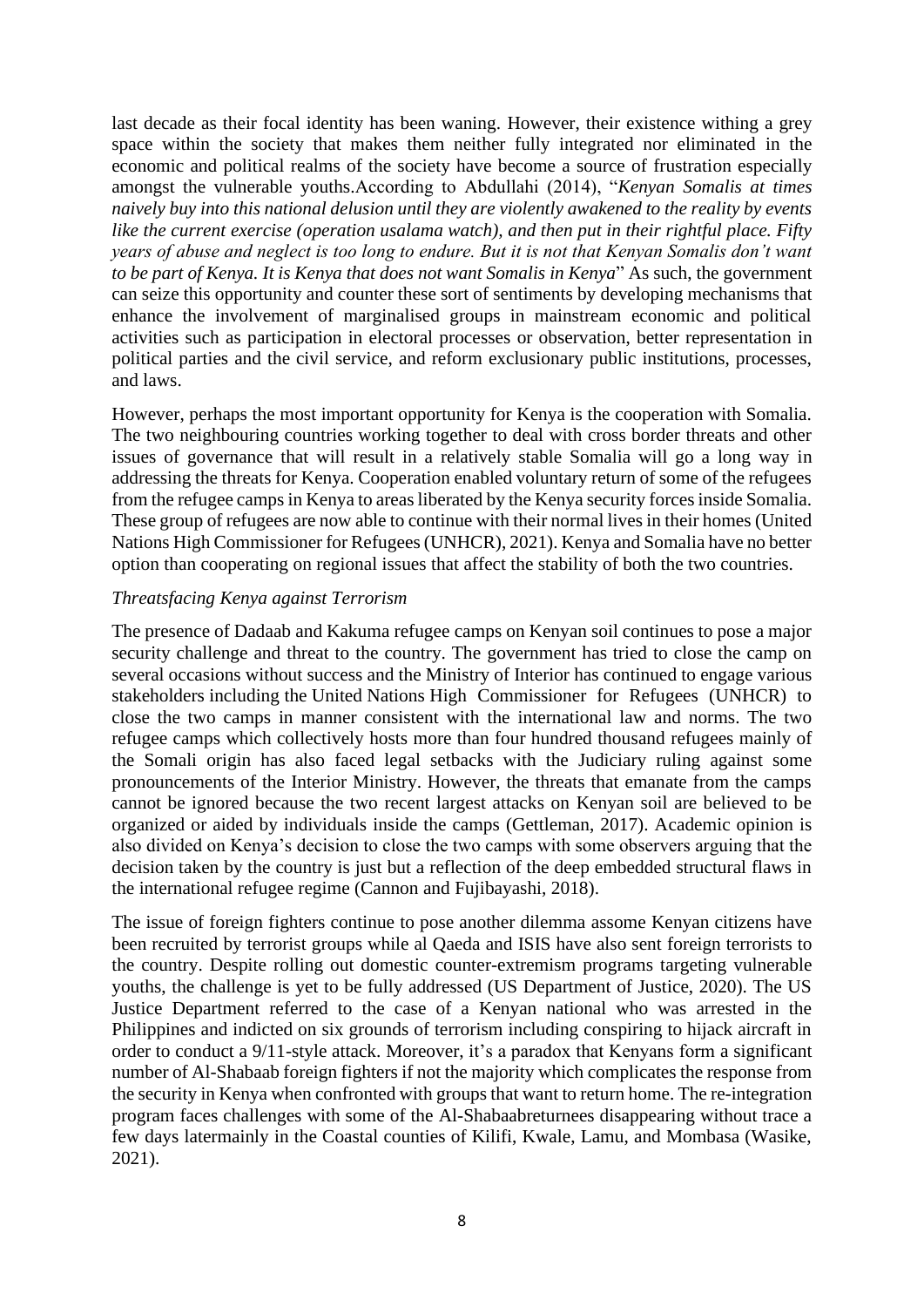Al-Shabaab rise in Somalia is often directly related to increased radicalization and recruitment of Kenyan nationals to its ranks. The main victims in the past have been the Kenyan Muslim community or recent converts. Al-Shabaab exploits the perceived social and economic exclusion of the Kenyan Muslim community to lure them to its ranks (Anderson and McKnight, 2015). The group has in the past targeted school going children for radicalization thus hampering to a greater extent the delivery of learning programs in the country. It is from this understanding that the government decided to send troops across the border to counter the insurgents in Somalia. Al-Shabaab recruiters with links to Kenya are a challenge for security forces as they are able to easily integratewithin the society because of linguistic and cultural connections. The extent of the radicalization is feared to have spread far and wide including potentially reaching youths and other groups that are considered non-Muslim, nonmarginalized, non-Somali and educated(Speckhard andShajkovci, 2019). Al-Shabaab radicalization and recruitment is an issue that goes beyond the obvious Somali and Kenyan-Somali nationals. It brings on board individual elements of socialization in the society. In addition, the ability of Al-Shabaab to camouflage and forge alliances with different terror networks such as ISIS and al Qaeda proves that the group presents a global threat and not just a threat to Kenya (United Nations, 2021).

Youth unemployment rate in Kenya is also a huge challenge making it almost impossible to counter both domestic and international radicalization (Hellsten, 2016). The country ranked 139out of 181 countries on the 2020 Global Youth Development Index (Wanzala, 2021). The shrinking opportunities calls for combined efforts in dealing with the issue of youth unemployment. According to Rosenau, (2005) unemployment in Kenya provides a fertile ground for recruitment and radicalization of youths because ofhigh rates of poverty, weak policing, porous borders, and corruption. Although opinions remain divided, several scholars hold that terrorism in Kenya is partly as a result of disillusionment with the internal socioeconomic and political marginalization especially of the Muslim minority communities.

The widespread public opinion that Kenya's counterterrorism strategy is imposed by the outside Western powers also weakens the fight against terrorism. Kenya needs to prove that the actions against terrorism are independent and based on existential threats on her interests. It is for these fears that attempts to pass anti-terrorism legal frameworks have faced strong resistance from the civil society and different sections of the Kenyan community who quickly dismiss such efforts as serving the interests of Western powers and not priorities of millions of Kenyans. Newly established security institutions such as the Anti-Terror Police and the National Counter Terrorism Centre are struggling to gain for legitimacy amid claims of being established and run by foreign security agencies with Kenya having little to do with the operations of the institutions (Kamau, 2021). Scholars have even doubted the entire framework of Kenya's counterterrorism arguing that it is a representation of the colonial continuities in the country due to its perceived neglect of critical national peculiarities. Local actors had no place at all in coming up with the counter-terror interventions and strategies leading to possible lack of ownership. There is a need to come up with an "indigenous African counterterrorism" approach within the global counterterrorism framework and for this case an indigenous counter-terrorism framework for Kenya (Oando and Achieng', 2021).

Kenya has to find a strategic balance on the role played by foreign aid and diplomatic pressure on the country's counter-terror operations which is impacting the relationship between the society and the state with unbearable long-term consequences (Lind & Howell, 2010). Studies have shown that foreign donor funding and projects aimed at addressing the root local issues such as conflict prevention and resolution and violent extremism with the view of achieving peace and security through the investments rarely achieve intended purposes with the donors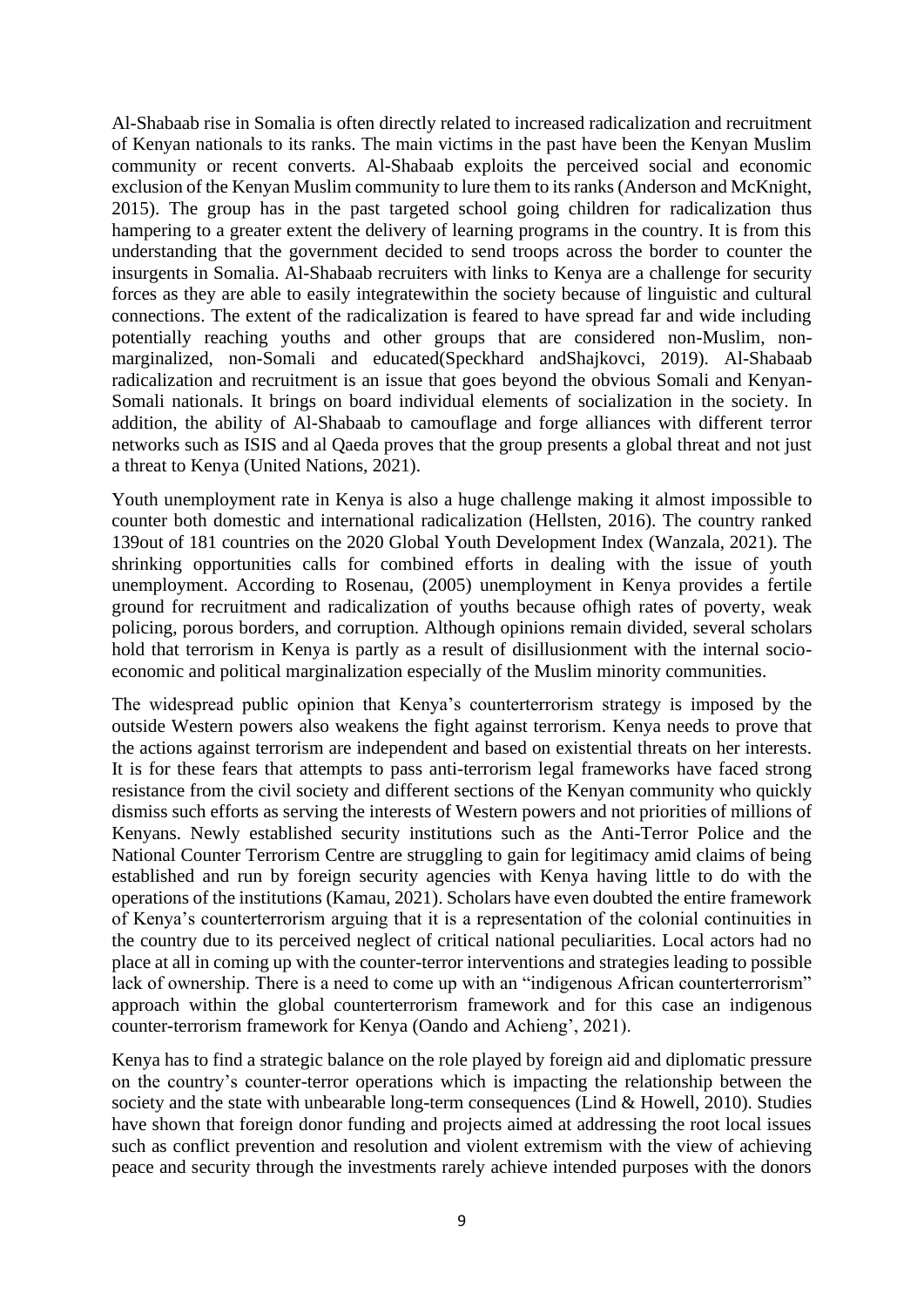continuing to apply conditions or ignore human rights concerns at the recipient destinations (Bachmann andHönke, 2010).

The approach taken in the fight against terrorism is also as important as the outcomes of such an effort. The Government of Kenya has been found wanting in its war on terror with claims of targeting some sections of the society like the country's Muslim population in the Northeastern and along the Coastal strip. Some scholars have even argued that Kenya's counterterror efforts have contributed to the institutionalization of radicalization and its link to Islam. The country's social construction of radicalisation and violent extremism mainly based on theology and social networks relegates other relevant understandings such as economic and political marginalisation (Breidlid, 2021). Kenya's security responses to the al-Shaabab threats such as the increased policing of Somali/Muslim communities, extrajudicial killings and crackdown on refugees have likely led to the Al-Shaabab problembecoming an inborn problem in the country (Lind et al., 2017).

# **Conclusion**

The threat of terrorism in Kenya has long term implications on human security, economic and national security. The dilemma facing the government of Kenya and its partners in dealing with the crisis is that the resilience of groups such as Al-Shabaab have been boosted by the very efforts that are meant to defeat such groups. Indeed, while the efforts stop terrorist groups from operating in the country have sometimes reduced their momentum, in some cases, actions by the government have been interpreted to mean further marginalisation and oppression thus terrorist groups have used these as evidence radicalise even more people.But amid the uncertainty of where the future of terrorism in Kenya is heading to, there are glimmers of hope. For example, the global war against terrorism has seen a sharp decline in the activities of larger terrorist groups such as ISIS and Al Qaeda.

Domestic reforms, including but not limited to introduction of devolved system of government have paved the way for the integration of previously marginalised groups into the country's development agenda thus reducing the communities' grievances. The Kenyan military has good international networks which combined with the country's diplomatic advantages can help strengthen its response to domestic and regional terrorist activities. Other political, economic and security reforms that have been experienced since the promulgation of the 2010 constitution will go a long way in addressing the some of the deep rooted causes of radicalisation in the country. These strengths and opportunities should be further explored and combined with new sustainable strategies of dealing with the problem of terrorism in Kenya.

# **References**

Amnesty International. (2013). *Police Reform in Kenya: "A Drop in the Ocean"* [Amnesty International Publications]. Amnesty International, International Secretariat, United Kingdom. <https://www.refworld.org/pdfid/510ba3de2.pdf>

Amnesty International. (2014, April 11). *Kenya: Somalis trapped in 'catch-22' amid crackdown on refugees*. https://www.amnesty.org/en/latest/news/2014/04/kenya-somalisplaced-catch-amid-crackdown-refugees/

Anderson, D. M., & McKnight, J. (2015). Understanding al-Shabaab: Clan, Islam and insurgency in Kenya. *Journal of Eastern African Studies*, *9*(3), 536–557. https://doi.org/10.1080/17531055.2015.1082254

Bachmann, J., &Hönke, J. (2010). "Peace and Security" as Counterterrorism? The Political Effects of Liberal Interventions in Kenya. *African Affairs*, *109*(434), 97–114.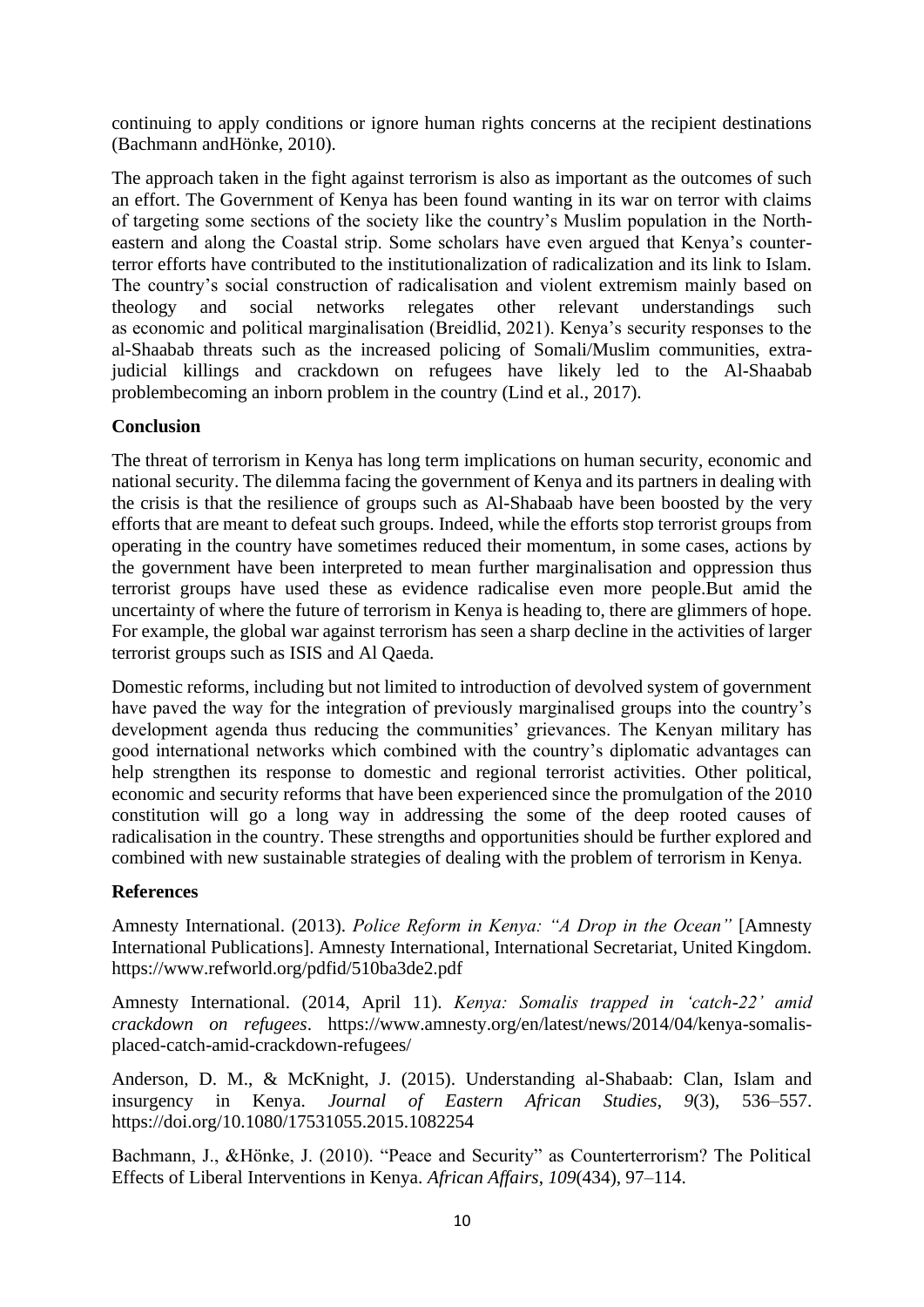BBC News. (2014, December 18). Kenya security bill: MPs brawl as measures approved. *BBC News*. https://www.bbc.com/news/world-africa-30530423

Breidlid, T. (2021). Countering or contributing to radicalisation and violent extremism in Kenya? A critical case study. *Critical Studies on Terrorism*, *14*(2), 225–246. https://doi.org/10.1080/17539153.2021.1902613

Cannon, B. (2016). Terrorists, Geopolitics and Kenya's Proposed Border Wall with Somalia. *Contemporary Voices: St Andrews Journal of International Relations*, *7*(2), 23–37. https://doi.org/10.15664/jtr.1235

Cannon, B. J., & Fujibayashi, H. (2018). Security, structural factors and sovereignty: Analysing reactions to Kenya's decision to close the Dadaab refugee camp complex. *African Security Review*, *27*(1), 20–41. https://doi.org/10.1080/10246029.2017.1408475

Cannon, B. J., & Ruto Pkalya, D. (2019). Why al-Shabaab Attacks Kenya: Questioning the Narrative Paradigm. *Terrorism and Political Violence*, *31*(4), 836–852. https://doi.org/10.1080/09546553.2017.1290607

Chalfin, J. E., & Thomas-Greenfield, L. (2017). The Security Governance Initiative. *PRISM | National Defense University*, *PRISM Volume 6, No 4*. http://cco.ndu.edu/News/Article/1171855/the-security-governance-initiative/

Daghar, M., Gumba, D. E. O., &Olojo, A. (2020, January 22). *Somalia, terrorism and Kenya's security dilemma*. ISS Africa. https://issafrica.org/iss-today/somalia-terrorism-and-kenyassecurity-dilemma

FBI National Press Office. (2020, February 10). *FBI, State Department Partner with Kenya to Launch First Overseas Joint Terrorism Task Force—FBI* [Press Release]. https://www.fbi.gov/news/pressrel/press-releases/fbi-state-department-partner-with-kenya-tolaunch-first-overseas-joint-terrorism-task-force

Financial Reporting Centre (FRC). (2017, August 14). *The Anti-Money Laundering Advisory Board*. https://frc.go.ke/about-frc/aml-board.html

Gettleman, J. (2017, February 9). Kenyan Court Blocks Plan to Close Dadaab Refugee Camp. *The New York Times*. https://www.nytimes.com/2017/02/09/world/africa/kenyan-courtblocks-plan-to-close-dadaab-refugee-camp.html

Great Britain, Home Office, & Stationery Office (Great Britain). (2018). *CONTEST: The United Kingdom's strategy for countering terrorism.*

Gross, E. (2015). *The Struggle of Democracy against Terrorism: Lessons from the United States, the United Kingdom, and Israel*. https://www.upress.virginia.edu/title/2934

Hellsten, S. (2016). *Radicalisation and terrorist recruitment among Kenya's youth*. NordiskaAfrikainstitutet.<http://urn.kb.se/resolve?urn=urn:nbn:se:nai:diva-2026>

Horowitz, J. (2013, September 3). *Case Watch: Kenya Judge Rules against "War on Terror" Renditions*[.https://www.justiceinitiative.org/voices/case-watch-kenya-judge-rules-against](https://www.justiceinitiative.org/voices/case-watch-kenya-judge-rules-against-war-terror-renditions)[war-terror-renditions](https://www.justiceinitiative.org/voices/case-watch-kenya-judge-rules-against-war-terror-renditions)

Jackson, D. R. (2017). *US Foreign Policy in The Horn of Africa: From Colonialism to Terrorism*. Routledge.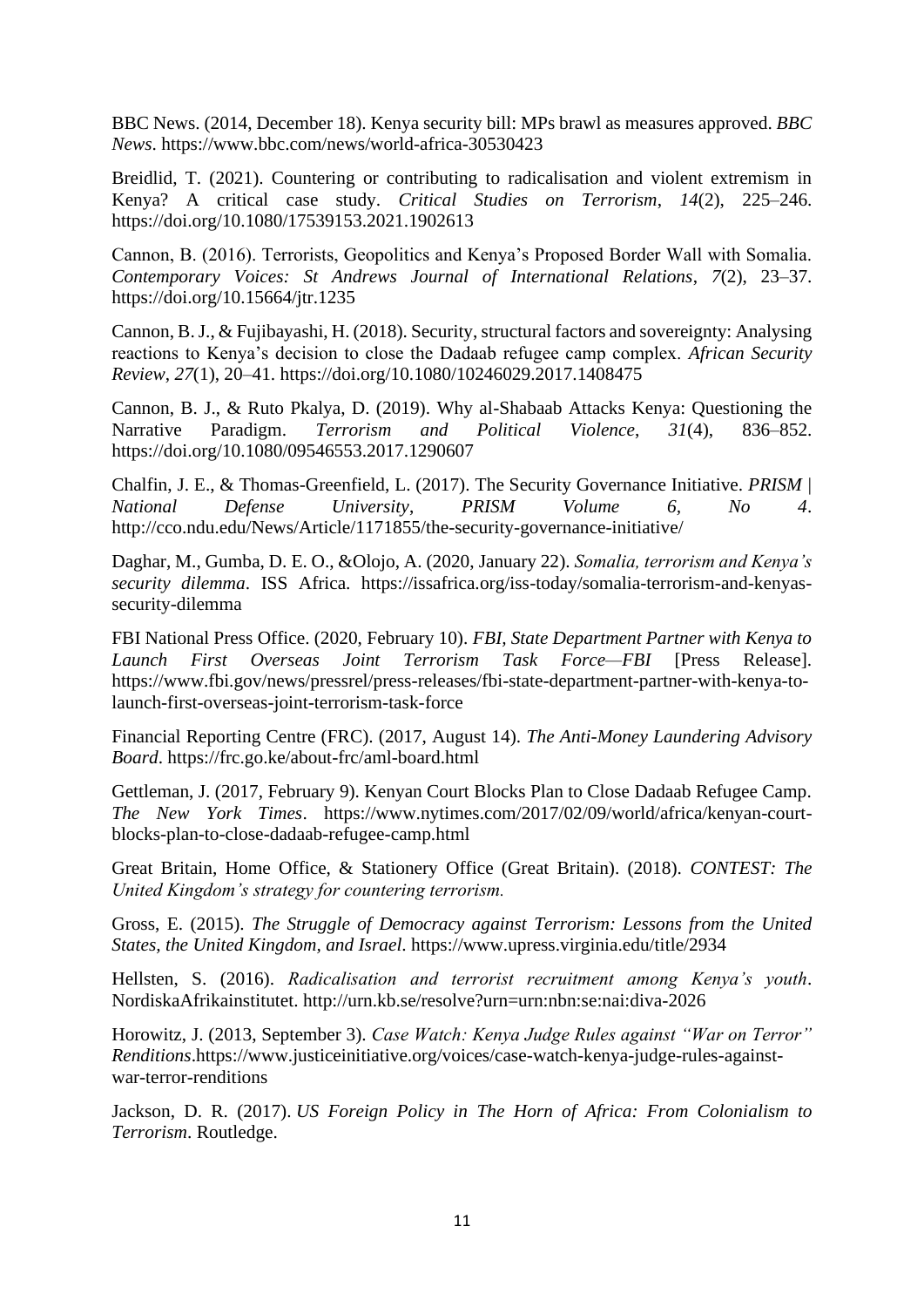Kagwanja, P. (2006). Counterterrorism in the Horn of Africa: New security frontiers, old strategies. *African Security Review*, *15*(3), 72-86.

Kaldor, M. (2013). *New and old wars: Organised violence in a global era*. John Wiley & Sons.

Kamau, J. W. (2021). Is counter-terrorism counterproductive? A case study of Kenya's response to terrorism, 1998-2020. *South African Journal of International Affairs*, *28*(2), 203– 231. https://doi.org/10.1080/10220461.2021.1924252

Khamala, C. A. (2019). Oversight of Kenya's Counterterrorism Measures on Al-Shabaab. *Law and Development Review*, *12*(1), 79–118.

Krause, V., &Otenyo, E. E. (2005). Terrorism and the Kenyan Public. *Studies in Conflict & Terrorism*, *28*(2), 99–112.

Lawyers Without Borders (LWOB). (n.d.). *Counter-terrorism: Kenyan Prosecutor Training Institute*. Retrieved July 27, 2021, from https://www.lawyerswithoutborders.org/what-wedo/our-projects/counter-terrorism-kenyan-prosecutor-training-institute

Lind, J., & Howell, J. (2010). Counter-terrorism and the Politics of Aid: Civil Society Responses in Kenya. *Development and Change*, *41*(2), 335–353.

Lind, J., Mutahi, P., &Oosterom, M. (2017). 'Killing a mosquito with a hammer': Al-Shabaab violence and state security responses in Kenya. *Peacebuilding*, *5*(2), 118–135.

Ministry of Interior and Coordination of National Government. (2017). *The negative effects of terrorism on the enjoyment of human rights and fundamental freedoms*. https://ohchr.org/Documents/HRBodies/HRCouncil/AdvisoryCom/Terrorism/Kenya.pdf

Muibu, D., &Cubukcu, S. (2021). Assessing the impact of terrorism and counter-terrorism on public perceptions among ethnic minorities in Kenya. *Journal of Policing, Intelligence and Counter Terrorism*, *0*(0), 1–29.

Mwangi, O. G. (2019). The "Somalinisation" of terrorism and counterterrorism in Kenya: The case of refoulement. *Critical Studies on Terrorism*, *12*(2), 298–316.

National Police Service Kenya. (2019, March 11). *A New Dawn*. National Police Service. https://www.nationalpolice.go.ke/2015-09-08-17-56-33/news/272-a-new-dawn.html

Oando, S., & Achieng', S. (2021). An indigenous African framework for counterterrorism: Decolonising Kenya's approach to countering "Al-Shabaab-ism." *Critical Studies on Terrorism*, *0*(0), 1–24.

Odhiambo, E. O. S., Kassilly, J., Maito, L. T., Onkware, K., Oboka, W. A., &HabilOtipi, N. (2014). The Reprisal Attacks by Al-Shabaab Against Kenya. *Journal of Defense Resources Management*, *4*(2), 53–64.

Ombuor, R. (2016, December 7). *Kenya NGO Releases Extrajudicial Killings Report | Voice of America—English*. Voice of America (VOA). https://www.voanews.com/africa/kenya-ngoreleases-extrajudicial-killings-report

Prestholdt, J. (2011). Kenya, the United States, and Counterterrorism. *Africa Today*, *57*(4), 3– 27.

Rosenau, W. (2005). Al Qaida Recruitment Trends in Kenya and Tanzania. *Studies in Conflict & Terrorism*, *28*(1), 1–10.